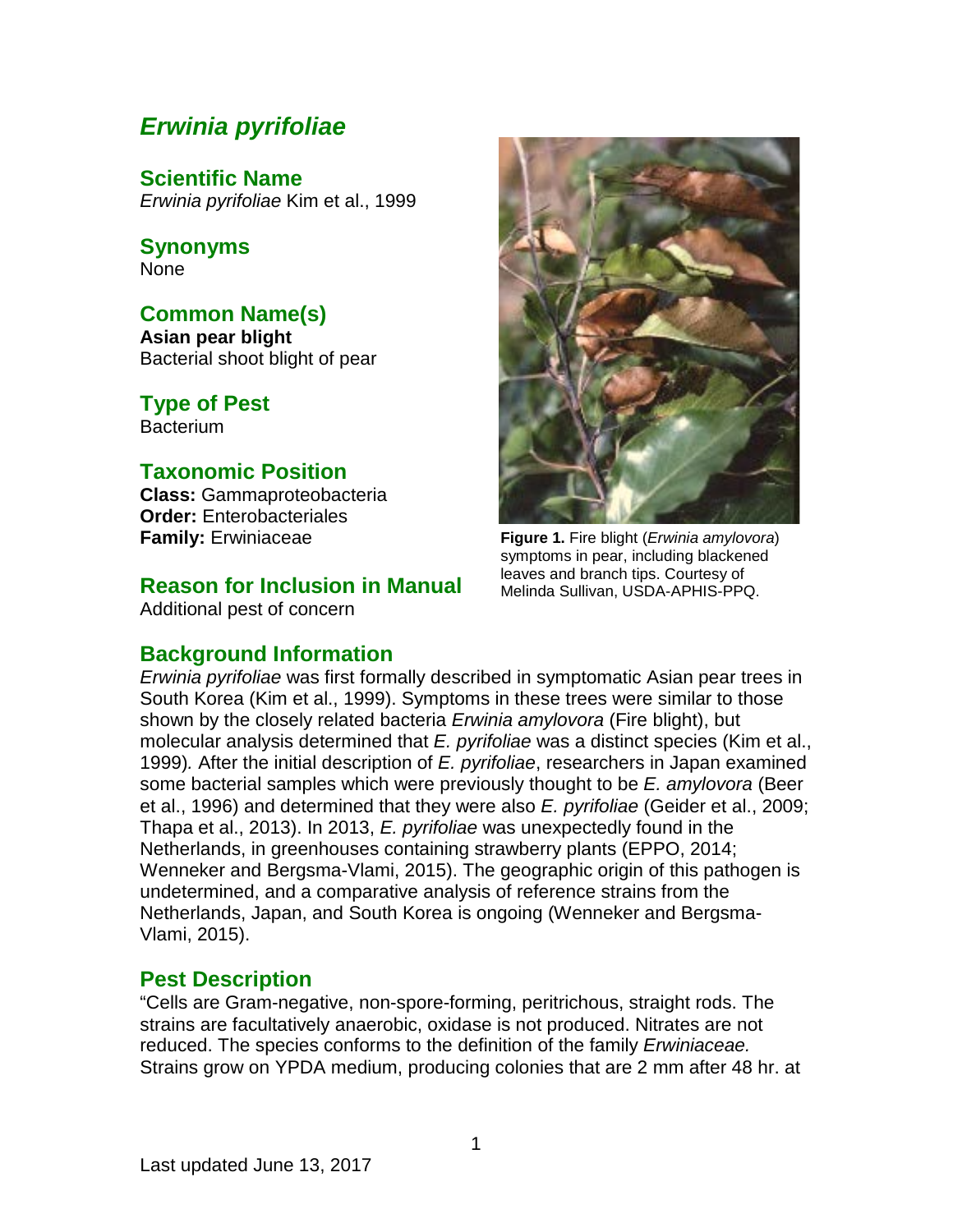

**Figure 2.** Fire blight (*Erwinia amylovora*) symptoms on common pear, including blackened leaves and branch tips also known as 'Shepherd's crook'. Courtesy of Melinda Sullivan.

 $28^{\circ}$ C (82 $^{\circ}$ F). Colonies are circular white, well-domed and opaque. Glucose (dextrose) is fermented without gas production. Voges-Proskauer test is (weakly) positive" (Kim et al., 1999).

The genome of the Japanese strain *E. pyrifoliae* Ejp617 is 3.9 Mb, smaller than the Korean strain Ep1/96 which has a size of 4.0 Mb. Nucleotide homology between the two strains is 95% (Thapa et al., 2013). A direct comparison of genomes of Japanese and Korean strains revealed numerous insertion/deletion rearrangements and inversions in the central regions of the chromosomes (Thapa et al., 2013).

"The genome of (Japanese strain) Ejp617 encodes numerous virulence factors, including a type VI secretion system, an exopolysaccharide synthesis cluster, and another protein secretion system present in plant pathogenic *Erwinia* strains" (Thapa et al., 2013).

### **Biology and Ecology**

The biology of *E. pyrifoliae* is not well studied, but it may be similar to *E. amylovora*, which is a better understood pathogen of pear. *Erwinia amylovora* infects host plants through wounds and migrates through the xylem and other tissues, spreading the infection. It then overwinters in annual cankers that were formed on diseased branches during the previous season. *Erwinia amylovora*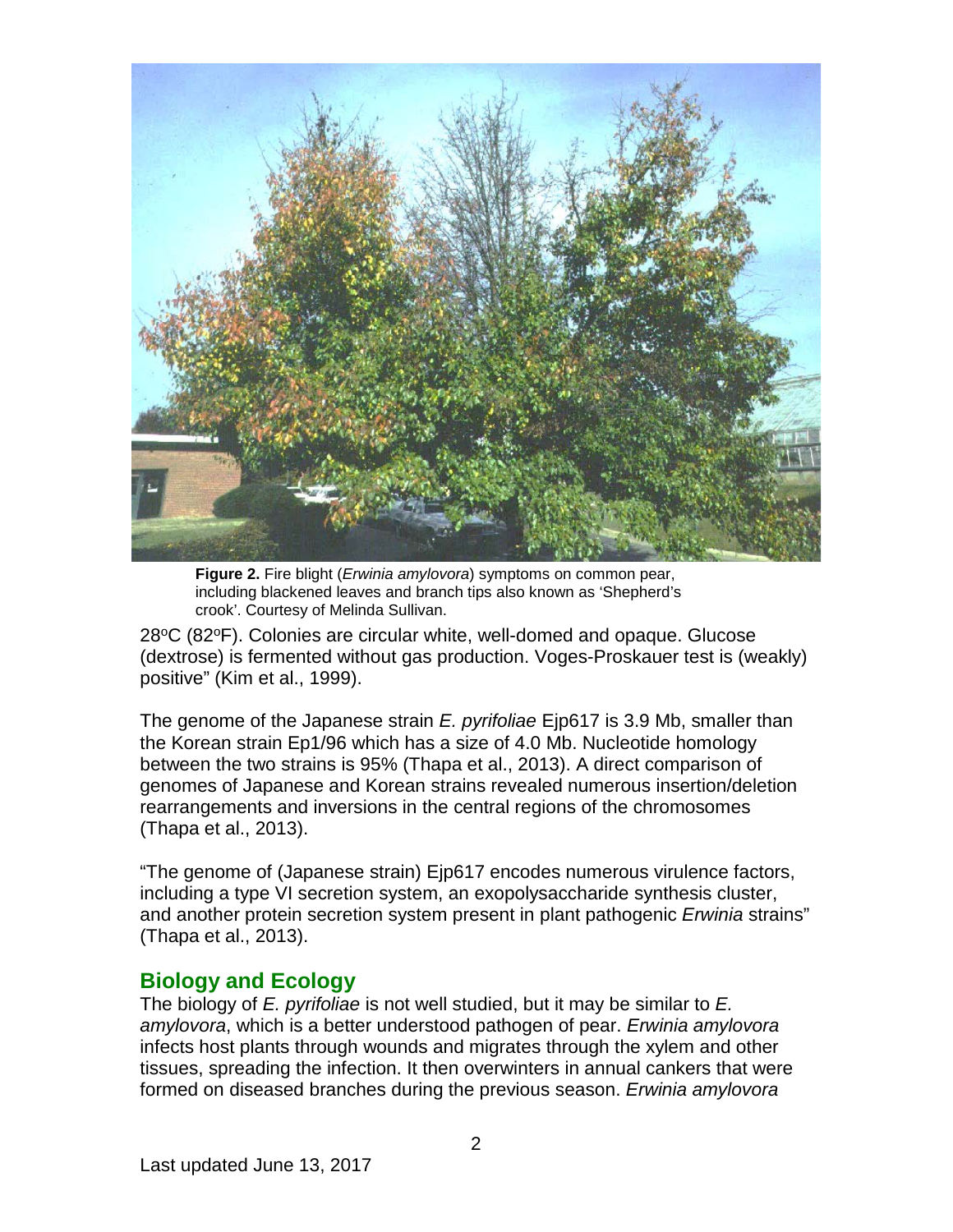also can reside as an endophyte within apparently healthy plant tissue, such as branches, limbs, and budwood (Johnson, 2000). *Erwinia amylovora*, was shown to survive for up to five weeks in untreated soil from a field (Hilderbrand et al., 2001). *Erwinia amylovora* can disperse short distances in the air (Hilderbrand et al., 2001) and is also transmitted mechanically by insects, surviving for up to 12 days after contact with aphids (Hildebrand et al., 2000).

The biology of *E. pyrifoliae* is not well understood in strawberry. Depending on the time of the strawberry growing season when *E. pyrifoliae* infection starts, economic losses can greatly vary from low (when infection occurs late in the stages of fruit development) to very high (when infection occurs at the initial stages of fruit development) (EPPO, 2014). It is currently unknown how *E. pyrifoliae* survives in the absence of a host (NPPO, 2014). Wenneker et al. (2016) demonstrated that *E. pyrifoliae* can be transported by honey bees, and the pathogen can be detected in bee colonies introduced into a greenhouse before symptoms are visible in infected strawberries in the same greenhouse.

## **Symptoms/Signs**

**In pear:** "Black-to-brown stripes in the midribs of leaves, brownto-black leaf spots and necrotic petioles were observed on Asian pear (*Pyrus pyrifolia* cv. Shingo). Symptoms spread to entire branches and also affected blossoms and fruitlets. Large areas of trees were found with these necrotic symptoms and a major portion of trees in an orchard could be affected" (Rhim et al., 1999).



**Figure 3.** Fire blight (*Erwinia amylovora*) Symptoms on common pear, including undeveloped fruit. Florida Division of Plant Industry, FDACS, Bugwood.org

Symptoms of *E. pyrifoliae* on pear trees Korean orchards remotely resembled those of fire blight (*Erwinia amylovora*) (Fig. 1, 2, 3) (Kim et al., 1999). Symptoms caused by the Japanese strain of *E. pyrifoliae* in pear are similar to symptoms caused by Korean strains (Beer et al., 1996; Kim et al., 1999).

**In strawberry (Fig. 4):** "Strawberry plants expressed an intense brown to black discoloration of their immature fruits, their fruit calyx, and the attached stems. There were no symptoms observed on the leaves. The discoloration was also observed inside the young fruits, including an intense shining of the fruit tissue. In several cases, the release of bacterial slime on the surface of the young fruits and their attached stems has been observed. Fruits did not develop at all or were in many cases heavily malformed. Crop losses of up to 40% were found" (Wenneker and Bergsma-Vlami, 2015).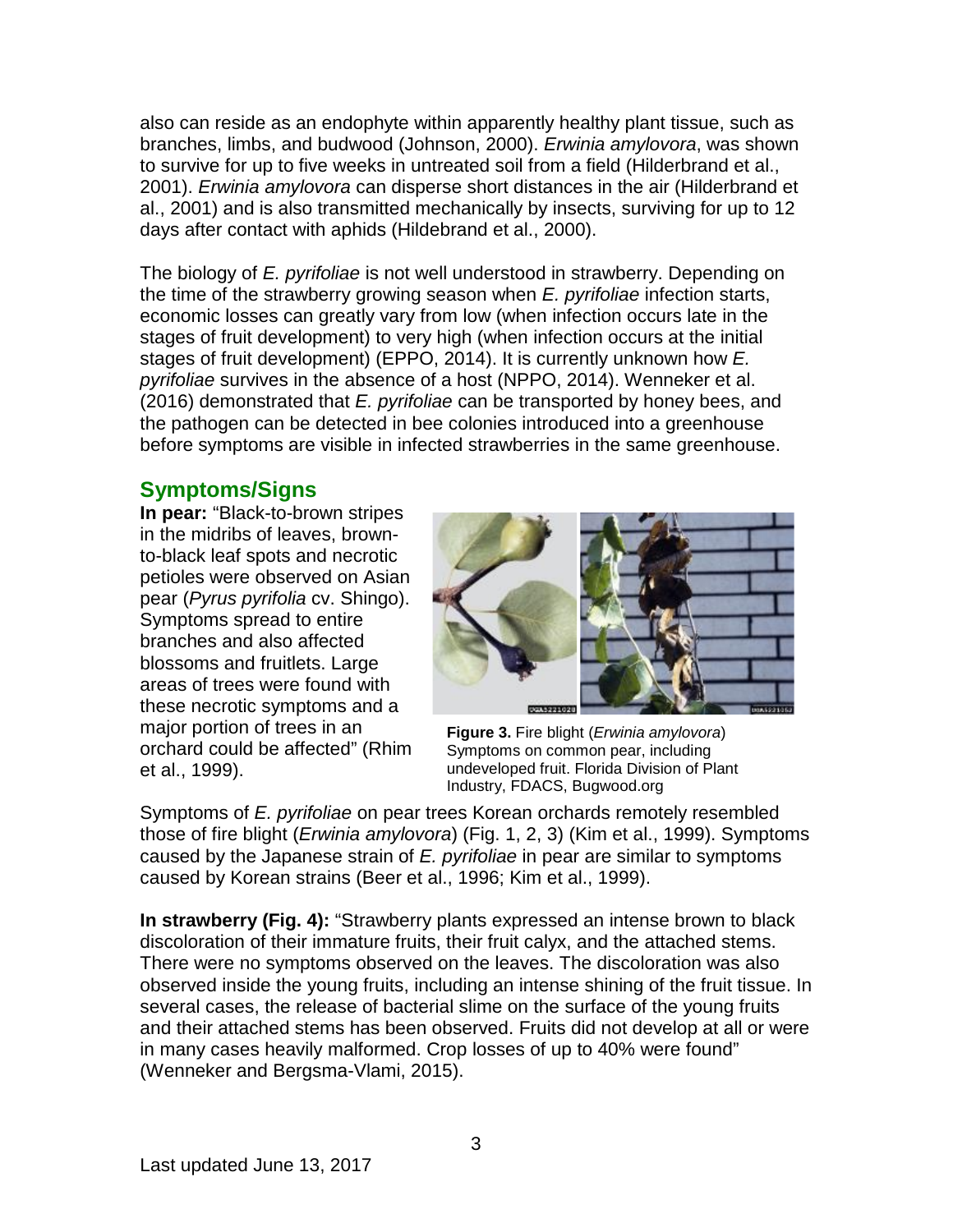

**Figure 4:** Symptoms in strawberry fruit infected with *Erwinia pyrifoliae.* Infected fruits tend to blacken*,* ooze bacteria slime, or become misshapen. Courtesy of M. Wenneker, Applied Plant Research, Wageningen University & Research.

**In apple:** Symptoms in experimentally inoculated apple cultivars were generally weak and included leaf wilting (Kim et al., 2001). Symptoms were not always observed in apple, and the extent of damage caused by *E. pyrifoliae* is unclear and may not be significant (Kim et al., 2001).

### **Pest Importance**

Pear and strawberry, which are both affected by *E. pyrifoliae*, are important commodities in the United States. Damage caused by fire blight outbreaks in pear orchards can be significant, and severe loss of fruit production may result from the disease (Kim et al., 1999; Rhim et al., 1999). Crop losses up to 40% occurred in strawberry in infected greenhouses (Wenneker and Bergsma-Vlami, 2015). Symptomatic fruit were unmarketable (EPPO, 2014). Apple is also an experimental host of *E. pyrifoliae* and may be susceptible to damage caused by this pathogen (Kim et al., 2001).

In 2014, strawberry was planted on 59,895 acres in the United States, and the value of utilized production was over \$2.8 billion (USDA-NASS, 2016). Pear was grown on 49,300 acres in 2014, and the value of utilized production was over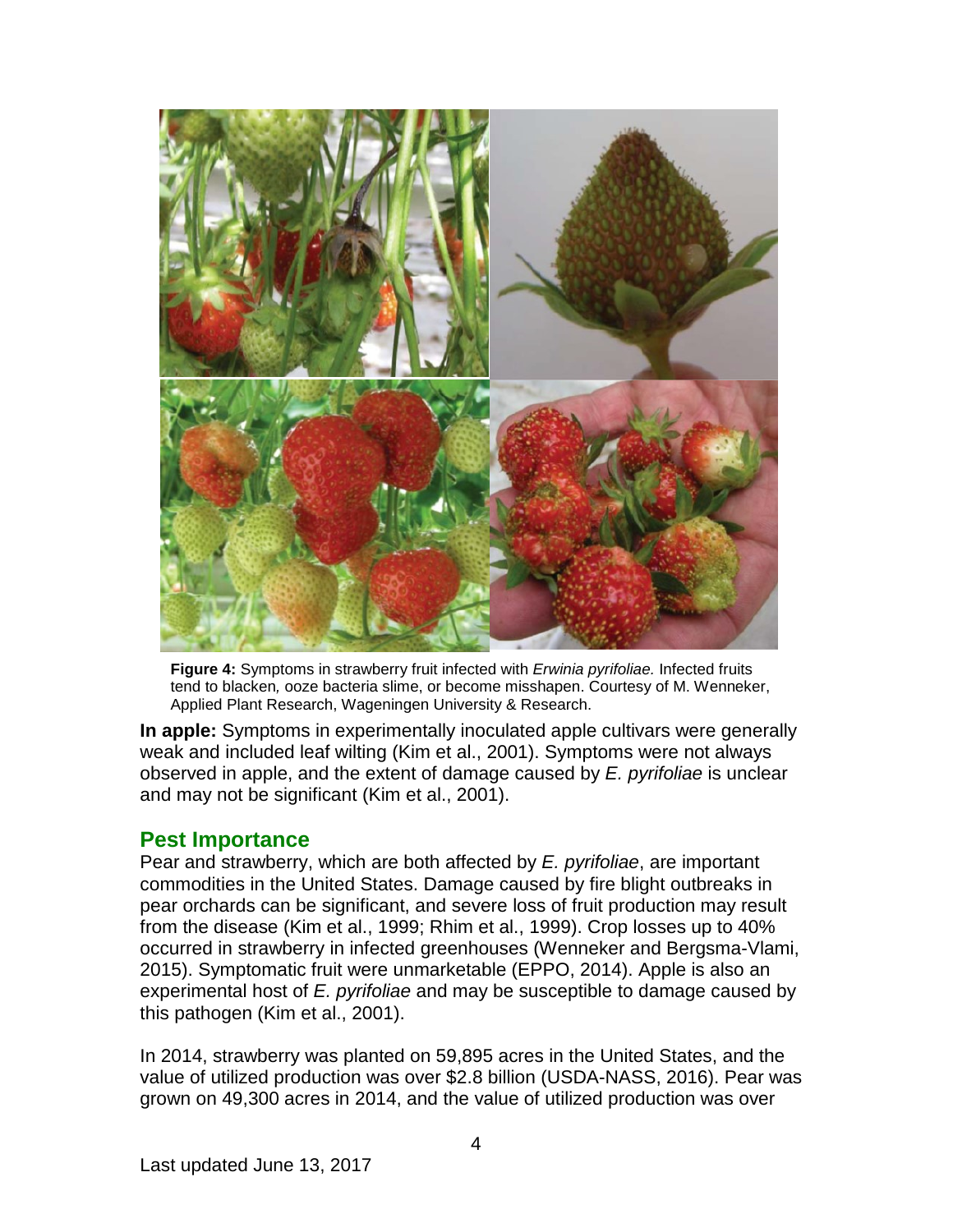\$457 million (USDA-NASS, 2016). Apple was grown on 327,380 acres in 2014, and the value of utilized production was over \$2.9 billion (USDA-NASS, 2016).

## **Known Hosts**

**Major hosts:** *Fragaria ananassa* (strawberry) (EPPO, 2014) and *Pyrus pyrifolia* (Asian pear) (Kim et al., 1999, 2001).

In the Netherlands, the most commonly infected strawberry cultivar appears to be 'Elsanta'. Other susceptible cultivars include: 'Selva, Clery, Malling Opal, and Ischia' (Wenneker et al., 2016).

**Experimental hosts:** *Malus domestica* (apple), and *Pyrus communis* (European pear) (Kim et al., 2001).

Experimentally susceptible European pear cultivars include: '4703/78, Bartlett, Conférence, Doyenné du Comice, Harrow Sweet, INRA hybrid, Old Home, US 65.063.13 (Kim et al., 2001; Wenneker et al., 2016). Experimentally susceptible apple cultivars include: 'Empire, Fortune, Idared, and McIntosh' (Beer et al., 1996; Kim et al., 2001).

## **Known Vectors (or associated insects)**

*Erwinia pyrifoliae* is not known to be transmitted by vectors. However, it can be transmitted by phoresy on honeybees (Wenneker et al., 2016). In addition, *E. amylovora* can be transmitted by phoresy on insects including *Aphis pomi* (Aphids) and *Chrysoperla carnea* (Green lacewing) (Hildebrand et al., 2000). In addition, *Ceratitis capitata* (Mediterranean fruit fly) (Ordax et al 2015), and many other insects are also potential vectors of *E. amylovora.*

## **Known Distribution**

**Asia:** Japan (Beer at al., 1996), and South Korea (Kim et al., 1999). **Europe:** Netherlands (EPPO, 2014).

There is some uncertainty about the current distribution of *E. pyrifoliae*. Despite extensive surveying in South Korea, this pathogen has not been found there since 1998 after phytosanitary measures were initiated in the area of the original outbreak (Geider et al., 2001; Kim et al., 2001). In Japan, the record of *E. pyrifoliae* is reported to be, 'unreliable' by EPPO (2015). There was also a reported finding of *E. pyrifoliae* in a single strawberry field in Belgium in 2011, confirmed by polymerase chain reaction (PCR), but pathogenicity tests with the isolated bacteria were inconclusive (NPPO, 2014).

## **Pathway**

The most probable pathway of entry for *E. pyrifoliae* into the United States is through the shipment of infected plant material. Currently, there are multiple open pathways of entry from the Netherlands. The import of *Malus* spp. and *Pyrus* spp. propagative material from the Netherlands is allowed (USDA, 2017). Since 2006,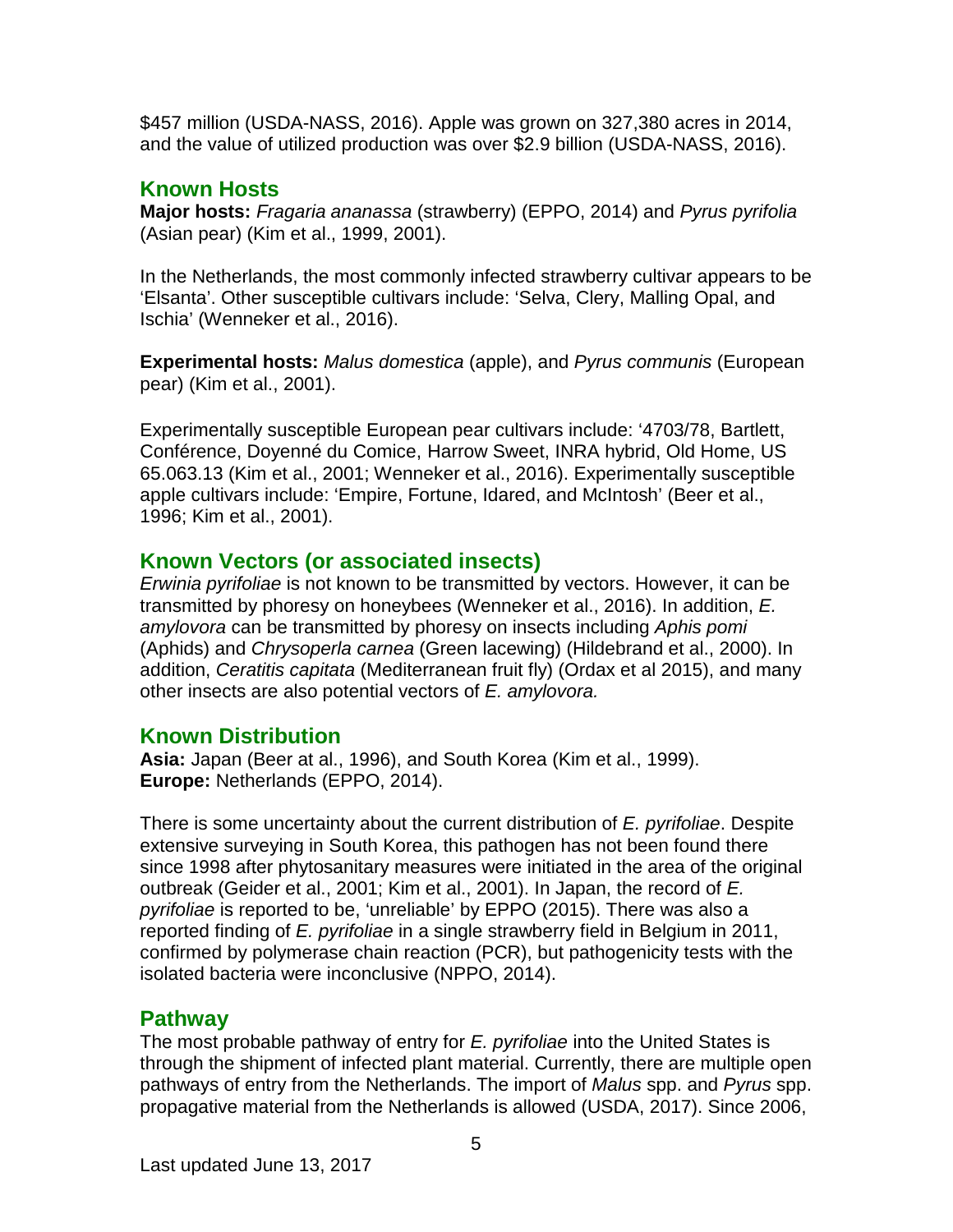

**Figure 5:** Host density map in the continental United States. Map courtesy of USDA-APHIS-PPQ-CPHST.

there have been 124 shipments of *Malus* spp. plant material from the Netherlands containing a total of over 10.1 million plant units (AQAS, 2017). In addition, there have been 217 shipments of *Fragaria* spp. plant material from the Netherlands since 2006, with the largest shipment containing 950,000 plant units (AQAS, 2017). There was also one shipment of *Pyrus* spp. plant material from the Netherlands (AQAS, 2017).

Since 2009, there have been interceptions of *Erwinia* spp. at U.S. ports of entry from Costa Rica (2), Tahiti (1), and Vietnam (2) (AQAS, 2017). The interceptions were likely not *E. pyrifoliae* based on the countries of origin, but these interceptions demonstrate the ability of *Erwinia* spp. to travel long distances.

Since 2006, there were 199 interceptions of *Malus* spp. plant material intended for propagation from the Netherlands (AQAS, 2017). These interceptions occurred on permit cargo, baggage, and general cargo. Since 2006, there have also been interceptions of *Fragaria* spp. plant material from Japan (16), Netherlands (9), and South Korea (8) (AQAS, 2017). Most of these interceptions were fruit intended for consumption, but two of them contained plants intended for propagation. Since 2006, there have also been interceptions of *Pyrus* spp.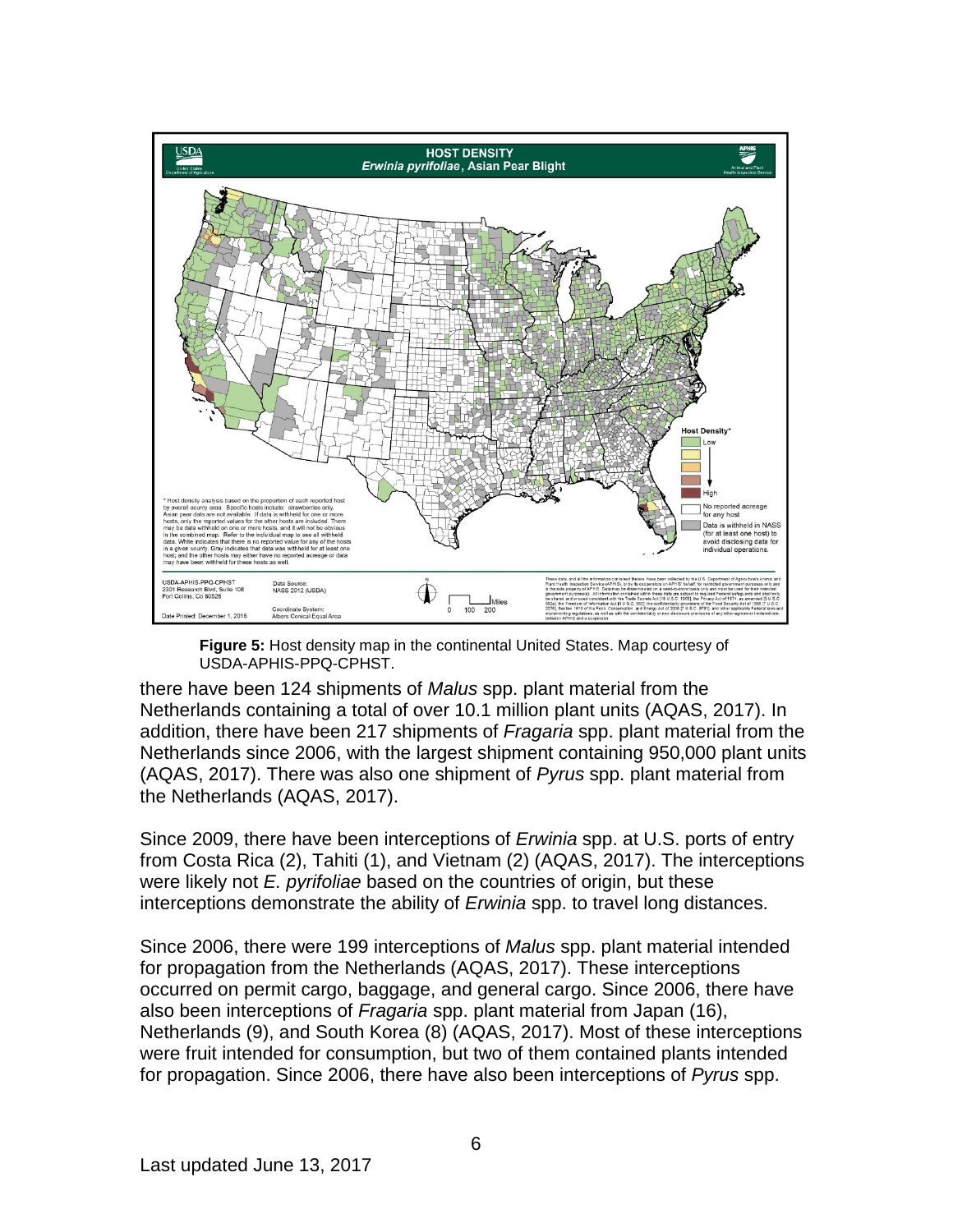plant material from South Korea (32) and Japan (9) (AQAS, 2017). One interception from Japan contained plant material intended for propagation.

## **Potential Distribution within the United States**

Strawberry is primarily grown in California, which accounts for about 90% of total production in the United States (USDA-NASS, 2016). Florida accounts for roughly 6.5% of U.S. strawberry production. Other states with 1,000 or more acres of strawberry cultivation in 2015 were: Oregon, Washington, North Carolina, and New York (USDA-NASS, 2016).

European pear, an experimental host of *E. pyrifoliae*, is primarily grown in western states, with 95% of commercial production taking place in Washington, Oregon, and California (USDA-NASS, 2016). Washington alone accounts for about 42% of U.S. pear acreage (USDA-NASS, 2016). Other states with commercial pear production include New York, Pennsylvania, and Michigan (USDA-NASS, 2016).

Apple is a widely grown experimental host of *E. pyrifoliae*, with commercial cultivation reported in at least 29 states in 2014 (USDA-NASS, 2016). Washington is the leading apple producing state and accounts for about 47% of U.S. apple acreage (NASS, 2016). The top ten apple growing states by acreage in 2014 were: Washington, New York, Michigan, Pennsylvania, California, Virginia, North Carolina, Oregon, West Virginia, and Ohio (USDA-NASS, 2016).

### **Survey**

**Approved Method for Pest Surveillance\*:** The CAPS-approved survey method is visual survey. Collect symptomatic plant material from symptomatic plant material or plant material with signs (ooze) of the bacterium.

\*For the most up-to-date methods for survey and identification, see Approved Methods on the CAPS Resource and Collaboration Site, at [http://caps.ceris.purdue.edu/.](http://caps.ceris.purdue.edu/)

**Literature-Based Methods:** Visual symptoms of *E. pyrifoliae* infection in pear have been described in numerous published articles (Beer et al., 1996; Kim et al., 1999; Rhim et al., 1999). Symptoms of *E. pyrifoliae* in strawberry are also described in multiple articles (EPPO, 2014; Wenneker and Bergsma-Vlami 2015).

## **Key Diagnostics**

#### **Approved Method for Pest Surveillance\*:**

The CAPS-approved identification method is molecular diagnostics coupled with an ELISA pre-screen.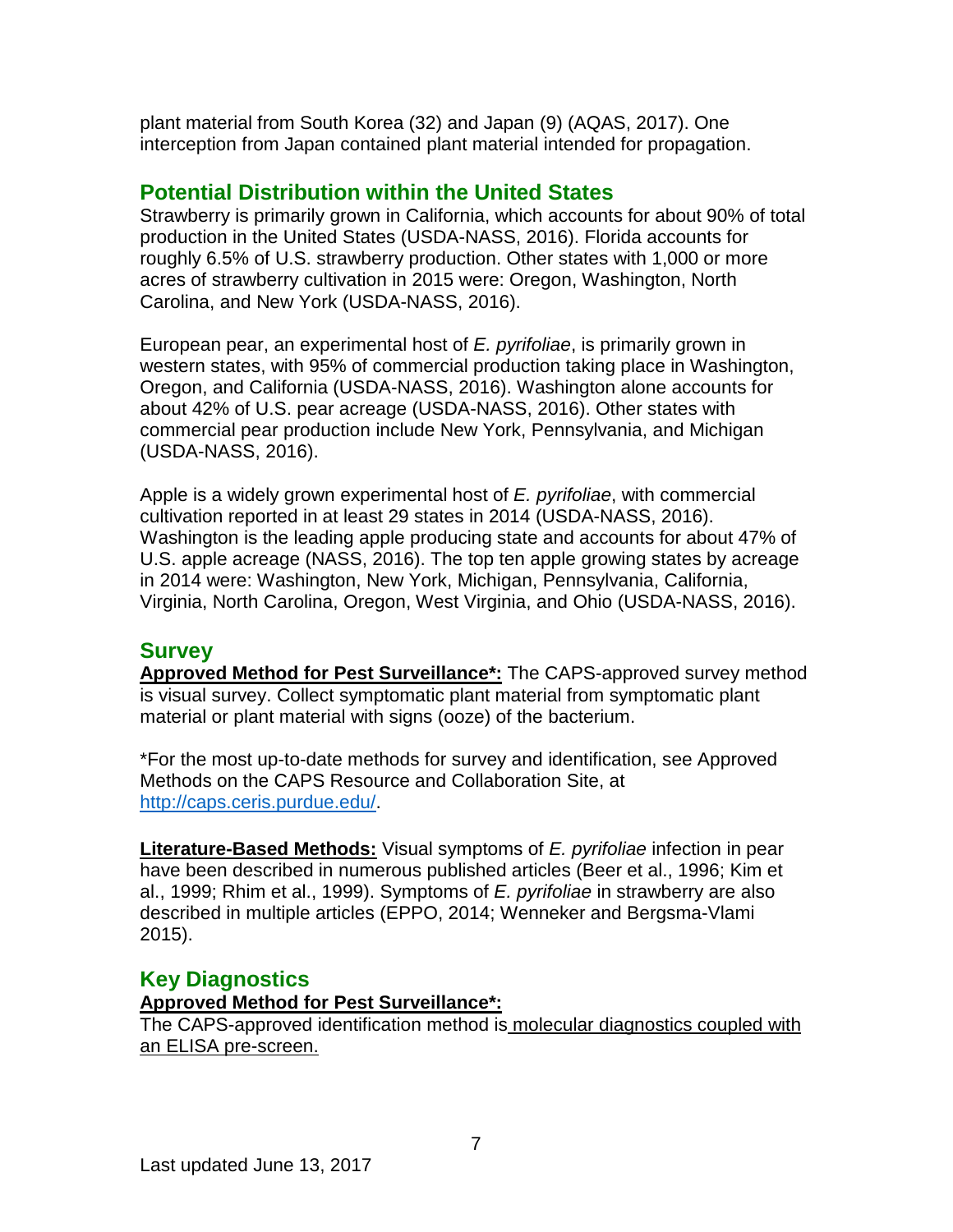No field-based screening method for *E. pyrifoliae* is currently available. There is, however, potential for an ImmunoStrip kit to be developed but a specific one is not available. A double antibody switch indirect enzyme-linked immunosorbent assay (DASI-ELISA) kit has been developed for the *Erwinia amylovora* [\(http://plantprint.net/kits-and-products/bacteria-2/?lang=en\)](http://plantprint.net/kits-and-products/bacteria-2/?lang=en) and was developed based on the work of Gorris et al. (1996) and validated and included in the EPPO official protocol (EPPO, 2013). The two species generate similar symptoms, and this method could be used to pre-screen out fire blight.

There are several published molecular diagnostic methods that are not currently validated for regulatory purposes but could be used for screening purposes (see literature based methods).

\*For the most up-to-date methods for survey and identification, see Approved Methods on the CAPS Resource and Collaboration Site, at [http://caps.ceris.purdue.edu/.](http://caps.ceris.purdue.edu/)

#### **Literature-Based Methods:**

There are several published molecular diagnostic methods for *E. pyrifoliae*. Kim et al. (1999) originally identified the species using nucleotide sequencing of the16s rRNA genes, real time PCR assay, and biochemical and physiological tests. Kim et al. (2001) developed a PCR which can distinguish *E. pyrifoliae* from *E. amylovora* and also identify *E. pyrifoliae* in necrotic plant tissue. Wensing et al. (2012) described two methods for identifying *Erwinia pyrifoliae*, including Matrixassisted laser desorption ionization–time-of-flight mass spectrometry (MALDI– TOF MS). Additionally, novel PCR primers were designed for four *Erwinia* species, including *Erwinia pyrifoliae.* These PCR primers were used by Wenneker and Bergsma-Vlami (2015) to identify *E. pyrifoliae* in strawberry.

The genome sequences of several strains of *E. pyrifoliae* were recently published (Thapa et al., 2013). This will lead to possible new molecular identification methods in the future.

## **Easily Confused Species**

Symptoms of *E. pyrifoliae* may be confused with other known bacterial pathogens of pear, including *Erwinia amylovora*, *Pseudomonas syringae* pv. *syringae*, which are both found in North America (Rhim et al., 1999). '*Candidatus* Phytoplasma pyri' may also cause similar symptoms in pear and is also present in the United States (Seemüller and Schneider, 2004).

There are other pathogens which infect strawberry plants in North America, but *Erwinia pyrifoliae* can be distinguished because it exhibits symptoms in strawberry fruit and not the leaves (Wenneker and Bergsma-Vlami, 2015). Viruses typically exhibit symptoms in strawberry leaves (Tzanetakis and Martin, 2013). Dozens of viruses are also known to infect strawberry in North America, including the predominant *Strawberry necrotic shock virus* (Tzanetakis and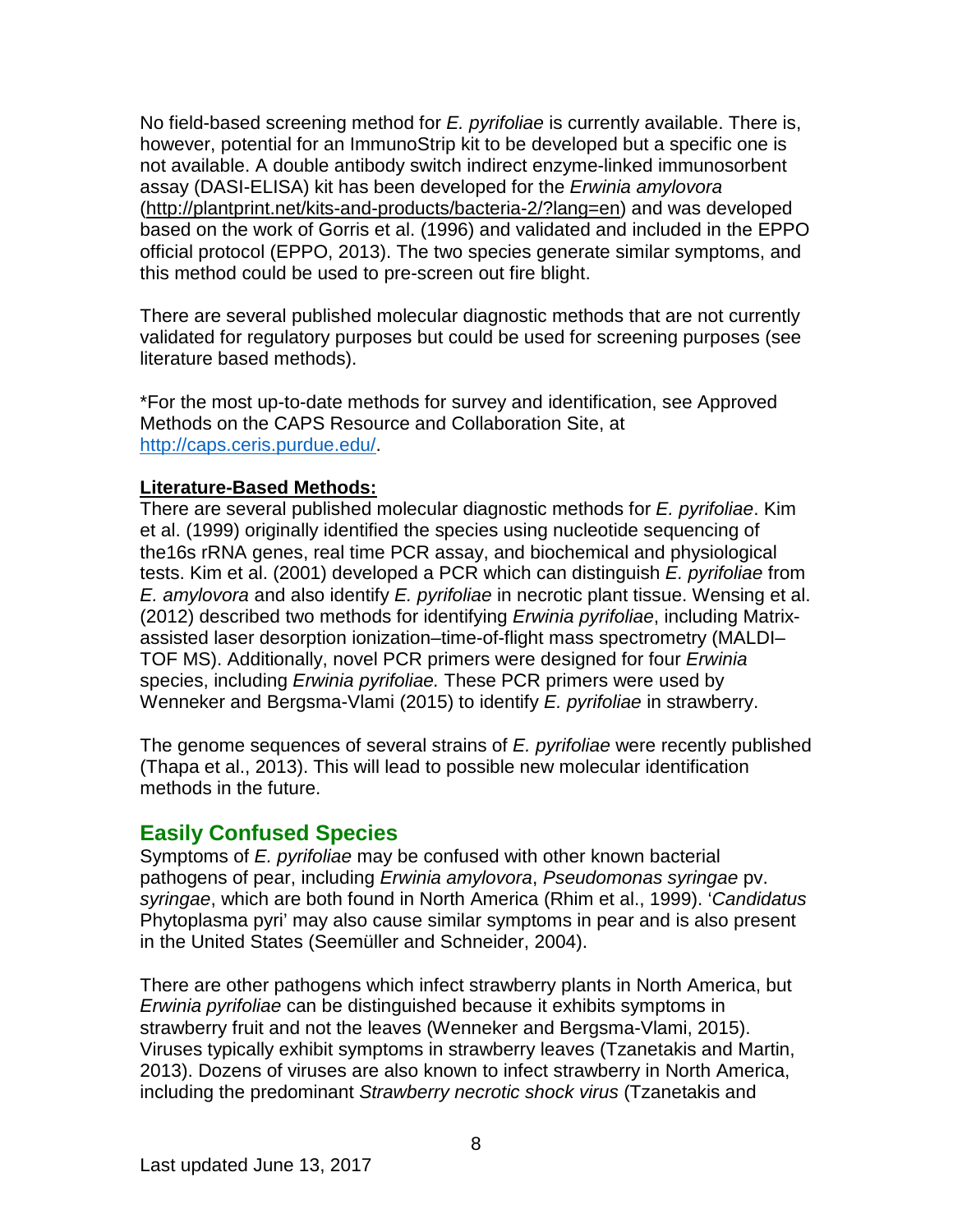Martin, 2013). Another bacterial pathogen, *Xanthomonas fragariae*, is the causal agent of bacterial angular leaf spot in strawberry in the United States (Roberts et al., 1997). An ELISA is available for Xanthomonas at the genus level [\(https://orders.agdia.com/agdia-conjugate-xan-alkphos-xanthomonas-genus](https://orders.agdia.com/agdia-conjugate-xan-alkphos-xanthomonas-genus-specific-eca-14600)[specific-eca-14600\)](https://orders.agdia.com/agdia-conjugate-xan-alkphos-xanthomonas-genus-specific-eca-14600).

#### **References**

**AQAS. 2017.** Agricultural Quarantine Activity Systems. Queried April 4, 2017 from, <https://aqas.aphis.usda.gov/>

**Beer, S. V., J -H. Kim, C. H. Zumoff, A. J. Bogdanove, R. J. Laby, A. Tanii, O. Tamura, H. L. Gustafson, T. Momol, and H. S. Aldwinckle. 1996.** Characterization of bacteria that cause "bacterial shoot blight of pear" in Japan. Acta Horticulturae 411: 179-182.

**EPPO. 2013.** Diagnostic. PM 7/20 (2) *Erwinia amylovora*. Bulletin OEPP/EPPO Bulletin 43 (1), 21–45.

**EPPO. 2014.** First report of *Erwinia pyrifoliae* on strawberries in the Netherlands (2014/030). EPPO Reporting Service 2: 7-8. Paris. Retrieved January 20, 2016, from <http://archives.eppo.int/EPPOReporting/2014/Rse-1402.pdf>

**Geider, K., G. Auling, V. Jakovljevic, and B. Volksch. 2009.** A polyphasic approach assigns the pathogenic *Erwinia* strains from diseased pear trees in Japan to *Erwinia pyrifoliae.* Letters Appl. Microbiol. 48(3): 324–330.

**Geider, K., W.-S. Kim, S. Jock, M. Hildebrand, J.-P. Paulin, and S.-L. Rhim. 2001.** Characterization of pathogenic bacteria from Korea and Japan causing Asian pear blight. Pages 631-638 in International Symposium on Asian Pears, Commemorating the 100th Anniversary of Nijisseiki Pear 587.

**Gorris, M., E. Camaras, M. López, M. Cambra, J. Paulin, and R. Chartier. 1996.** Production and characterization of monoclonal antibodies specific for *Erwinia amylovora* and their use in different serological techniques. VII International Workshop on Fire Blight 411: 47-52.

**Hildebrand, M., E. Dickler, and K. Geider. 2000.** Occurrence of *Erwinia amylovora* on insects in a fire blight orchard. Journal of Phytopathology 148(4):251-256.

**Hildebrand, M., C. Tebbe, and K. Geider. 2001.** Survival studies with the fire blight pathogen *Erwinia amylovora* in soil and in a soil‐inhabiting Insect. Journal of Phytopathology 149(11‐12): 635-639.

**Johnson, K .B. 2000.** Fire blight of apple and pear. *The Plant Health Instructor*. DOI: 10.1094/PHI-I-2000-0726-01 *Updated 2005.*

**Kim, W.-S., L. Gardan, S.-L. Rhim, and K. Geider. 1999.** *Erwinia pyrifoliae* sp. nov., a novel pathogen that affects Asian Pear trees (*Pyrus pyrifolia* Nakai). International Journal of Systematic Bacteriology 49(2): 899-906.

**Kim, W.-S., S. Jock, J.-P. Paulin, S.-L. Rhim, and K. Geider, K. 2001.** Molecular detection and differentiation of *Erwinia pyrifoliae* and host range analysis of the Asian pear pathogen. Plant Disease 85:1183-1188.

**N.P.P.O. 2014.** *Erwinia* spp. strawberry QuickScan. National Plant Protection Organization, the Netherlands, queried 3/3/2014.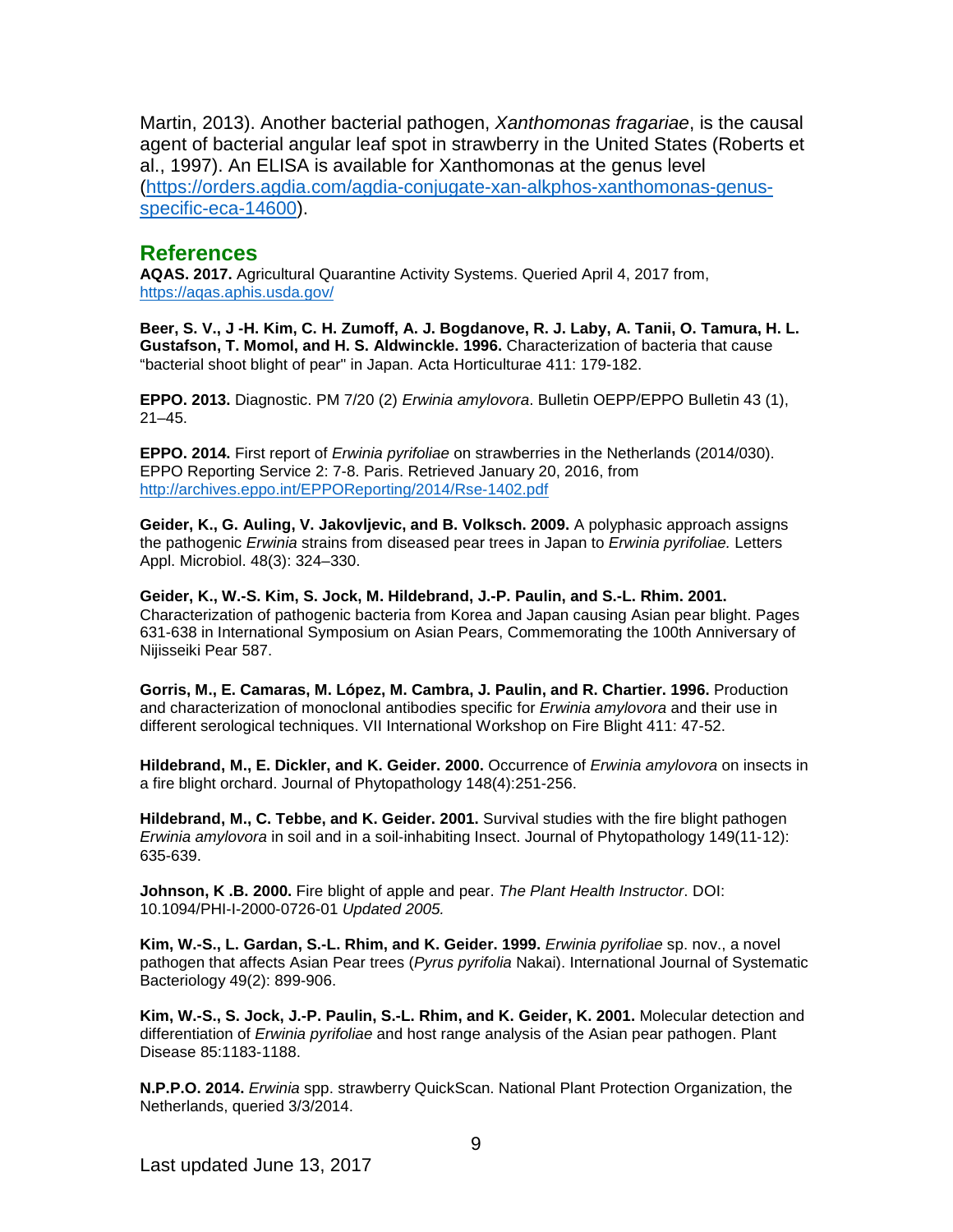**Ordax, M., J. E. Piquer-Salcedo, R. D. Santander, B. Sabater-Muñoz, E. G. Biosca, M. M. López, and E. Marco-Noales. 2015.** Medfly *Ceratitis capitata* as potential vector for fire blight pathogen *Erwinia amylovora*: survival and transmission. PloS one 10 (5): e0127560.

**Rhim, S.-L., B. Völksch, L. Gardan, J.-P. Paulin, C. Langlotz, W.-S. Kim, and K. Geider. 1999.** *Erwinia pyrifoliae*, an *Erwinia* species different from *Erwinia amylovora*, causes a necrotic disease of Asian pear trees. Plant Pathology 48: 514-520.

**Roberts, P. D., R. D. Berger, J. B. Jones, C. K. Chandler, and R. E. Stall. 1997.** Disease progress, yield loss, and control of *Xanthomonas fragariae* on strawberry plants. Plant Disease 81: 917- 921.

**Seemüller, E., and B. Schneider. 2004.** '*Candidatus* Phytoplasma mali', '*Candidatus*  Phytoplasma pyri', and '*Candidatus* Phytoplasma prunorum', the causal agents of apple proliferation, pear decline, and European stone fruit yellows, respectively. International Journal of Systemic and Evolutionary Microbiology 54: 1217-1226.

**Thapa, S. P., D. H. Park, B. S. Choi, J. S. Lim, Y. Choi, J. H. Hur, and C. K. Lim. 2013.** Comparative genomics of Japanese *Erwinia pyrifoliae* strain Ejp617 with closely related Erwinias. Genome: 56(2): 83-90*.*

**Tzanetakis, I. E. and R. R. Martin. 2013.** Expanding field of strawberry viruses which are important in North America. International Journal of Fruit Science 13: 184-195.

**USDA. 2017.** Plants for planting manual. Interim edition, updated March 2017. [https://www.aphis.usda.gov/import\\_export/plants/manuals/ports/downloads/plants\\_for\\_planting.p](https://www.aphis.usda.gov/import_export/plants/manuals/ports/downloads/plants_for_planting.pdf) [df.](https://www.aphis.usda.gov/import_export/plants/manuals/ports/downloads/plants_for_planting.pdf)

**USDA-NASS. 2016.** United States Department of Agriculture, [National Agricultural Statistics](http://www.nass.usda.gov/index.php)  [Service.](http://www.nass.usda.gov/index.php) Queried April 4, 2016 from[, www.nass.usda.gov/.](http://www.nass.usda.gov/)

**Wenneker, M., and M. Bergsma-Vlami. 2015.** *Erwinia pyrifoliae*, a new pathogen on strawberry in the Netherlands. Journal of Berry Research 5(1): 17-22.

**Wenneker, M., M. Bergsma-Vlami, and J. J. M. van der Steen. 2016.** Epidemiology of *Erwinia pyrifoliae*, a new pathogen on strawberry in The Netherlands. In VIII International Strawberry Symposium 1156: 721-726.

**Wensing, A., M. Gernold, and K. Geider. 2012.** Detection of *Erwinia* species from the apple and pear flora by mass spectroscopy of whole cells and with novel PCR primers. Journal of Applied Microbiology 112 (1): 147-158.

This datasheet was developed by USDA-APHIS-PPQ-CPHST staff. Cite this document as:

**Mackesy, D. Z., and M. Sullivan. 2017.** CPHST Pest Datasheet for *Erwinia pyrifoliae.* USDA-APHISPPQ-CPHST.

#### **Reviewers:**

Dr. Maria Bergsma-Vlami, National Plant Protection Organization, Wageningen, **Netherlands**